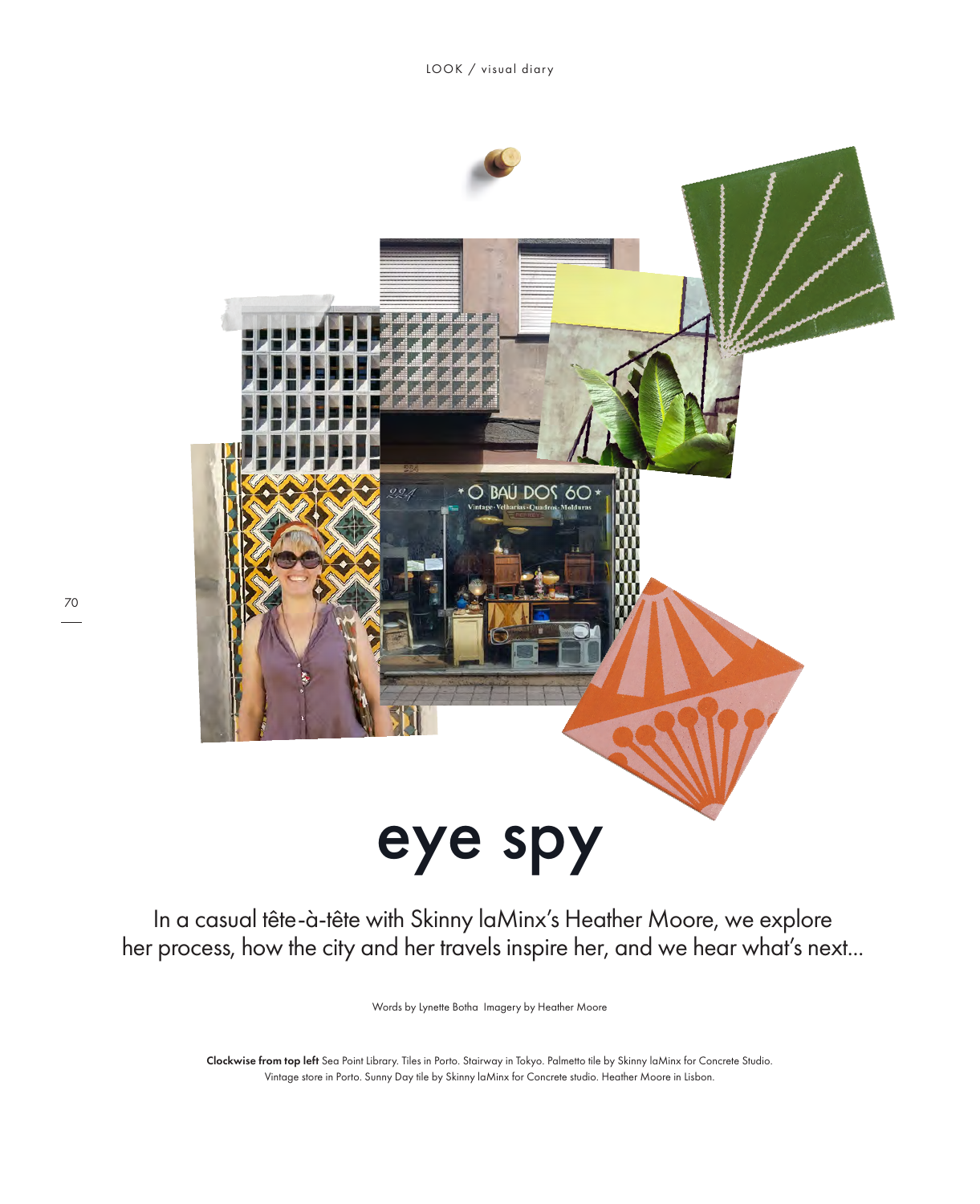

Skinny laMinx's Heather Moore has been beautifying our interiors with her cool and quirky, bright and bold designs for over a decade. Her store on Bree Street – which has become somewhat of a landmark – may be closing, but her studio will remain, concealed beyond the shopfront, where all the magic happens.

As a well-known local brand – and with an online business that's going from strength to strength there's no real need for a physical store. And when one door closes

(quite literally...) others will open. Heather's pattern designs have always been inspired by everyday things – it was in 2007 that she started screen-printing onto fabric as a fun pastime, when her hobby transformed into her business, which she named as an ode to her Siamese cat, Monkey.

Fast forward 15 years, and Skinny laMinx is a household name… But it's no easy feat staying motivated, creative and maintaining a small business. So, how does she stay inspired? >

Clockwise from top right Tiles in Aviero. Pattern experiment with carved eraser. OPorto tile by Skinny laMinx for Concrete Studio. Tile study for Daisy Day tile pattern. Daisy Day tile by Skinny laMinx for Concrete Studio. Textures in Tokyo. Patterned buildings in Aveiro.